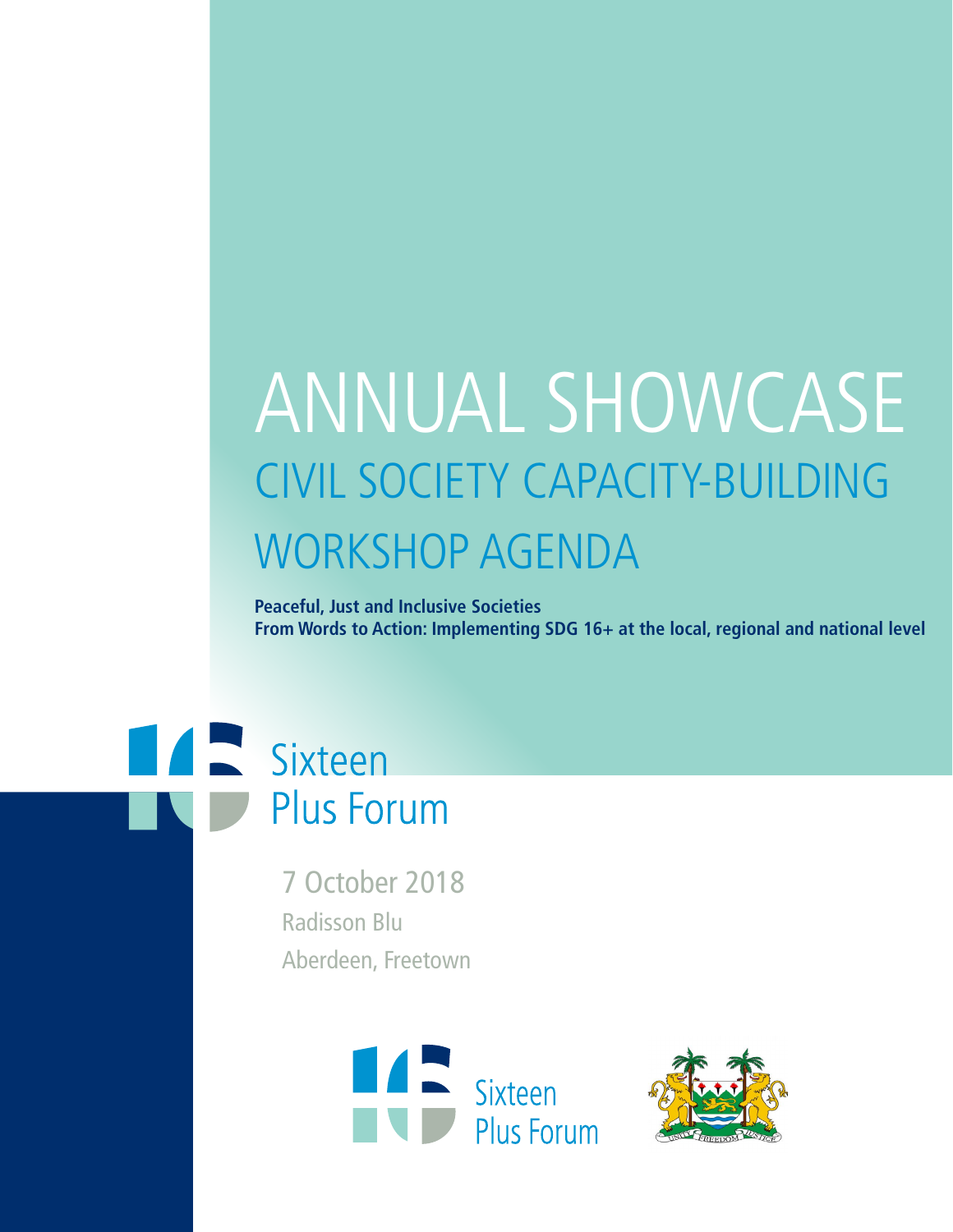

# **Civil Society Capacity-Building Workshop in Partnership with the TAP Network, the Global Partnership for the Prevention of Armed Confict, and the Centre for Accountability and the Rule**

## **Overall Description:**

This workshop aims to train and empower civil society organizations (CSOs) working on SDG 16+ advocacy and implementation, while drawing out linkages to Sustaining Peace and the New Deal.

The workshop will highlight lessons learned in terms of 2030 Agenda nationalization processes, and in particular vis-à-vis SDG 16+. Both challenges and opportunities for civil society organizations will be discussed - from ground-level sensitization campaigns to policy development and implementation. Additional components of the workshop will focus on the overlap with their international frameworks and potential synergies therein - from Sustaining Peace to the New Deal and other frameworks.

### **Leads**:

- 1. TAP Network (Transparency Accountability and Participation for the 2030 Agenda)
- 2. GPPAC (Global Partnership for Prevention of Armed Confict)
- 3. CARL (Centre for Accountability and the Rule of Law)
- 4. WFUNA (World Federation of United Nations Associations)

## **Agenda**:

| $12:30 - 1:00$ | <b>Registration of Participants</b>                                                                                                                                                                                                                                                           |
|----------------|-----------------------------------------------------------------------------------------------------------------------------------------------------------------------------------------------------------------------------------------------------------------------------------------------|
| $1:00 - 1:15$  | <b>Opening, Welcoming Remarks and Objectives for the CSO Workshop/WFUNA</b>                                                                                                                                                                                                                   |
| $1:15 - 2:00$  | <b>Center for Accountability and the Rule of Law, Ibrahim Tommy</b><br>- Overview, including as related to SDG 16+ and the current engagement with the<br>Sierra Leone New Direction Government, and in particular with H.E. Nabeela Tunis,<br>Minister of Planning and Economic Development. |
| $2:00 - 3:30$  | <b>TAP Network</b><br>- Overview of the SDG 16 Advocacy Tool Kit<br>- What does this mean for Voluntary National Reviews, Reporting and the High-level<br><b>Political Forum 2019</b>                                                                                                         |